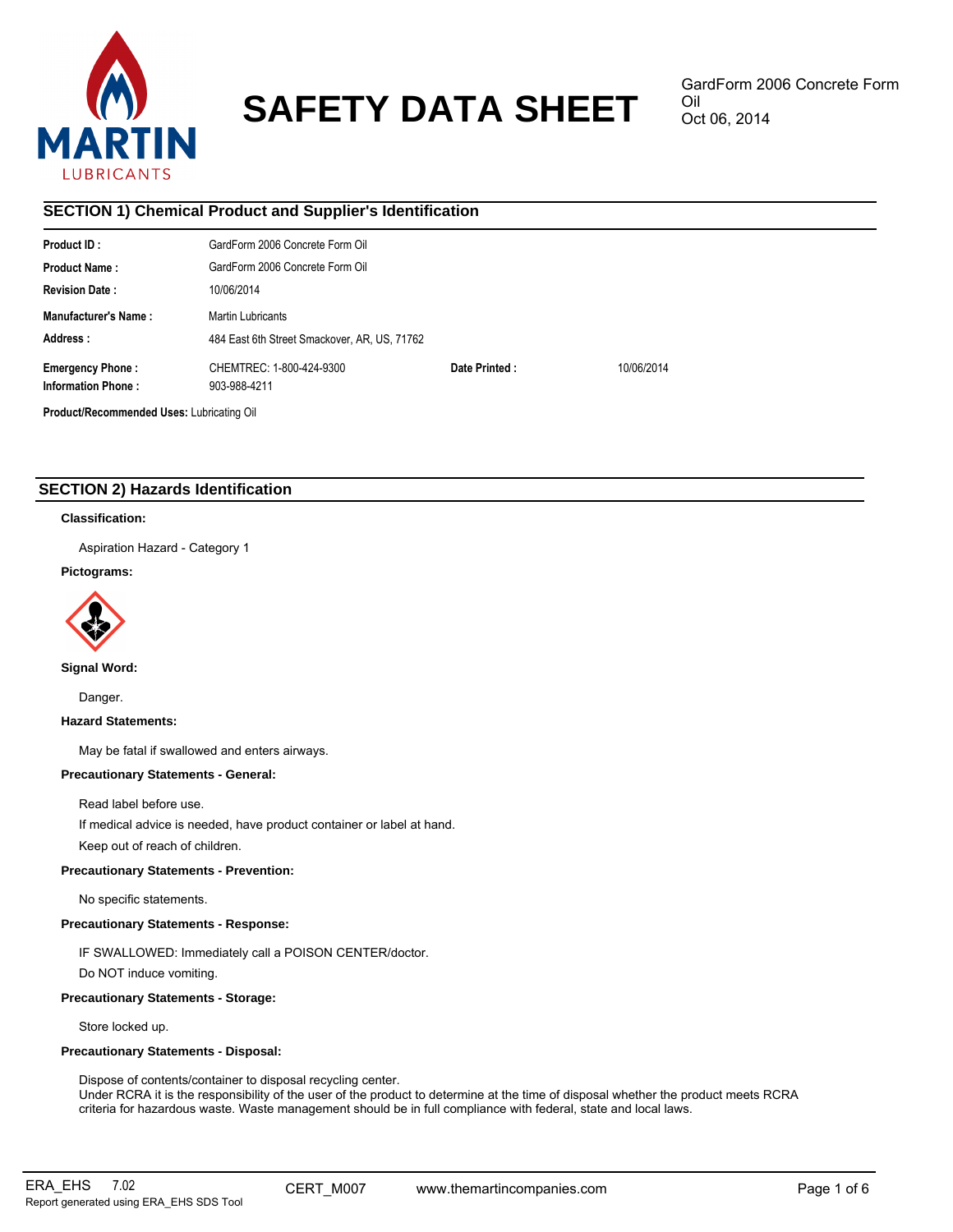| <b>SECTION 3) Composition / Information on Ingredients</b> |                                              |             |  |
|------------------------------------------------------------|----------------------------------------------|-------------|--|
| CAS                                                        | <b>Chemical Name</b>                         | % by Weight |  |
| MIXTURE                                                    | SEVERLY HYDRO-TREATED NAPHTHENIC DISTILLATES | 63% - 86%   |  |
| 0064741-85-1                                               | PETROLEUM DISTILLATES                        | 21% - 29%   |  |

# **SECTION 4) First-aid Measures**

### **Inhalation:**

Remove source of exposure or move person to fresh air and keep comfortable for breathing. Get medical advice/attention if you feel unwell or are concerned.

### **Eye Contact:**

If irritation occurs, cautiously rinse eyes with lukewarm, gently flowing water for 15-20 minutes, while holding the eyelids open. If eye irritation persists: Get medical advice/attention.

#### **Skin Contact:**

Rinse/wash with lukewarm, gently flowing water and mild soap for 5 minutes or until product is removed. If skin irritation occurs or you feel unwell: Get medical advice/attention.

#### **Ingestion:**

Immediately call a POISON CENTER/doctor. Do NOT induce vomiting. If vomiting occurs naturally, lie on your side, in the recovery position.

# **SECTION 5) Fire-fighting Measures**

### **Suitable Extinguishing Media:**

Dry chemical, foam, carbon dioxide water spray or fog is recommended. Water spray is recommended to cool or protect exposed materials or structures. Carbon dioxide can displace oxygen. Use caution when applying carbon dioxide in confined spaces. Simultaneous use of foam and water on the same surface is to be avoided as water destroys the foam. Sand or earth may be used for small fires only.

#### **Unsuitable Extinguishing Media:**

Water may be ineffective but can be used to cool containers exposed to heat or flame.

#### **Specific Hazards in Case of Fire:**

Hazardous combustion products may include: A complex mixture of airborne solid and liquid particulates and gases (smoke), carbon monoxide, unidentified organic and inorganic compounds.

Oxides of C, P and S. Additional byproducts include hydrogen sulfide, alkyl mercaptan and other sulfides.

Dense smoke may be generated while burning. Toxic fumes, gases or vapors may evolve on burning. Heavy flammable vapors may settle along ground level and low spots to create an invisible fire hazard. The vapors may extend to sources of ignition and flash back.

### **Fire-fighting Procedures:**

Isolate immediate hazard area and keep unauthorized personnel out. Stop spill/release if it can be done safely. Move undamaged containers from immediate hazard area if it can be done safely. Water spray may be useful in minimizing or dispersing vapors and to protect personnel.

Dispose of fire debris and contaminated extinguishing water in accordance with official regulations.

### **Special protective actions:**

Wear protective pressure self-contained breathing apparatus (SCBA) and full turnout gear.

# **SECTION 6) Accidental Release Measures**

#### **Emergency Procedure:**

Immediately turn off or isolate any source of ignition. Keep unnecessary people away; isolate hazard area and deny entry. Do not touch or walk through spilled material. Clean up immediately. Prevent from spreading by making a barrier with sand, earth or other containment material. Collect with absorbent, non-combustible material into suitable containers. Transfer to a container for disposal. Large spills, once contained, may be picked up using explosion proof, non sparking vacuum pumps, shovels, or buckets, and disposed of in suitable containers for disposal. Local authorities should be advised if significant spillages cannot be contained.

Spill procedures (water): Remove from surface by skimming or with suitable adsorbents. If a large spill occurs notify appropriate authorities.

If spilled material is cleaned up using a regulated solvent, the resulting waste mixture may be regulated.

#### **Recommended equipment:**

Positive pressure, full-facepiece self-contained breathing apparatus (SCBA), or positive pressure supplied air respirator with escape SCBA (NIOSH approved).

### **Personal Precautions:**

Avoid breathing vapor. Avoid contact with skin,eye or clothing. Do not touch damaged containers or spilled materials unless wearing appropriate protective clothing.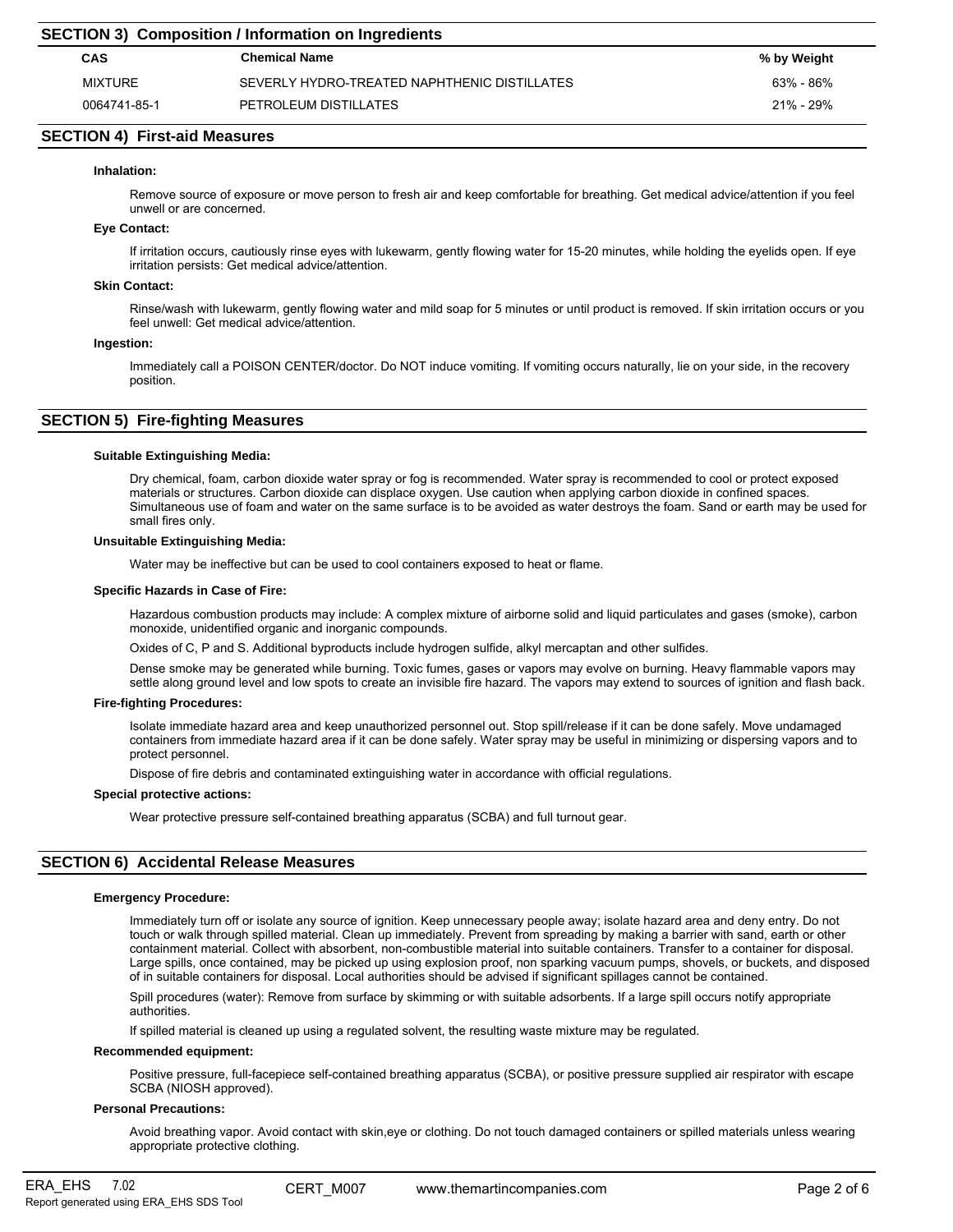Stop spill/release if it can be done safely. Prevent spilled material from entering sewers, storm drains, other unauthorized drainage systems and natural waterways by using sand, earth, or other appropriate barriers.

# **SECTION 7) Handling and Storage**

# **General:**

Wash hands after use. Do not get in eyes, on skin or on clothing. Do not breathe vapors or mists. Use good personal hygiene practices. Eating, drinking and smoking in work areas is prohibited. Remove contaminated clothing and protective equipment before entering eating areas.

### **Ventilation Requirements:**

Use only with adequate ventilation to control air contaminants to their exposure limits. The use of local ventilation is recommended to control emissions near the source.

### **Storage Room Requirements:**

Keep container(s) tightly closed and properly labeled. Store in cool, dry, well-ventilated areas away from heat, direct sunlight and strong oxidizers. Store in approved containers and protect against physical damage. Keep containers securely sealed when not in use. Indoor storage should meet OSHA standards and appropriate fire codes. Containers that have been opened must be carefully resealed to prevent leakage. Empty container retain residue and may be dangerous.

# **SECTION 8) Exposure Controls/Personal Protection**

### **Eye protection:**

Chemical goggles, safety glasses with side shields or vented/splash proof goggles. Contact lenses may absorb irritants. Particles may adhere to lenses and cause corneal damage.

# **Respiratory protection:**

If engineering controls do not maintain airborne concentrations to a level which is adequate to protect worker, a respiratory protection program that meets or is equivalent to OSHA 29 CFR 1910.134 and ANSI Z88.2 should be followed. Check with respiratory protective equipment suppliers. Where air-filtering respirators are suitable, select an appropriate combination of mask and filter. Select a filter suitable for combined particulate/organic gases and vapours.

### **Skin protection:**

Use of gloves approved to relevant standards made from the following materials may provide suitable chemical protection: PVC, neoprene or nitrile rubber gloves. Suitability and durability of a glove is dependent on usage, e.g. frequency and duration of contact, chemical resistance of glove material, glove thickness, dexterity. Always seek advice from glove suppliers. Contaminated gloves should be replaced. Chemical-resistant clothing is recommended to avoid prolonged contact. Avoid unnecessary skin contact.

Use of an apron and over-boots of chemically impervious materials such as neoprene or nitrile rubber is recommended to avoid skin sensitization. If handling hot material use insulated protective equipment.

| <b>Chemical Name</b>            | OSHA<br><b>TWA</b><br>(ppm) | <b>OSHA</b><br>TWA<br>(mg/m3) | <b>OSHA</b><br>STEL<br>(ppm) | つSHA<br>STEL<br>(mg/m3) | OSHA-<br>Tables-<br>Z1,2,3 | <b>OSHA</b><br>Carcinogen | OSHA<br>Skin<br>designation | <b>NIOSH</b><br><b>TWA</b><br>(ppm) | <b>NIOSH</b><br>TWA<br>(mg/m3) | <b>NIOSH</b><br>STEL<br>(ppm) | <b>NIOSH</b><br>STEL<br>(mg/m3) | <b>NIOSH</b><br>Carcinogen |
|---------------------------------|-----------------------------|-------------------------------|------------------------------|-------------------------|----------------------------|---------------------------|-----------------------------|-------------------------------------|--------------------------------|-------------------------------|---------------------------------|----------------------------|
| PETROLEUM<br><b>DISTILLATES</b> | 500                         | 2000                          |                              |                         |                            |                           |                             |                                     |                                |                               |                                 |                            |

| <b>Chemical Name</b>            | <b>ACGIH</b><br>TWA<br>(ppm) | <b>ACGIH</b><br>TWA<br>(mg/m3) | <b>ACGIH</b><br><b>STEL</b><br>(ppm) | <b>ACGIH</b><br><b>STEL</b><br>(ma/m3) | <b>ACGIH</b><br>Carcinogen | <b>ACGIH</b><br><b>Notations</b> | <b>ACGIH</b><br><b>TLV Basis</b> |
|---------------------------------|------------------------------|--------------------------------|--------------------------------------|----------------------------------------|----------------------------|----------------------------------|----------------------------------|
| PETROLEUM<br><b>DISTILLATES</b> |                              |                                |                                      |                                        |                            |                                  |                                  |

# **SECTION 9) Physical and Chemical Properties**

# **Physical Properties**

| Density [lb/gal]        | 7.437   |
|-------------------------|---------|
| % Solids By Weight      | 75.000% |
| Density VOC             | 1.938   |
| % VOC                   | 26.063% |
| VOC Actual [lb/gal]     | 1.938   |
| VOC Actual [q/l]        | 232 256 |
| <b>Specific Gravity</b> | 0.891   |
| VOC Regulatory [lb/gal] | 1.938   |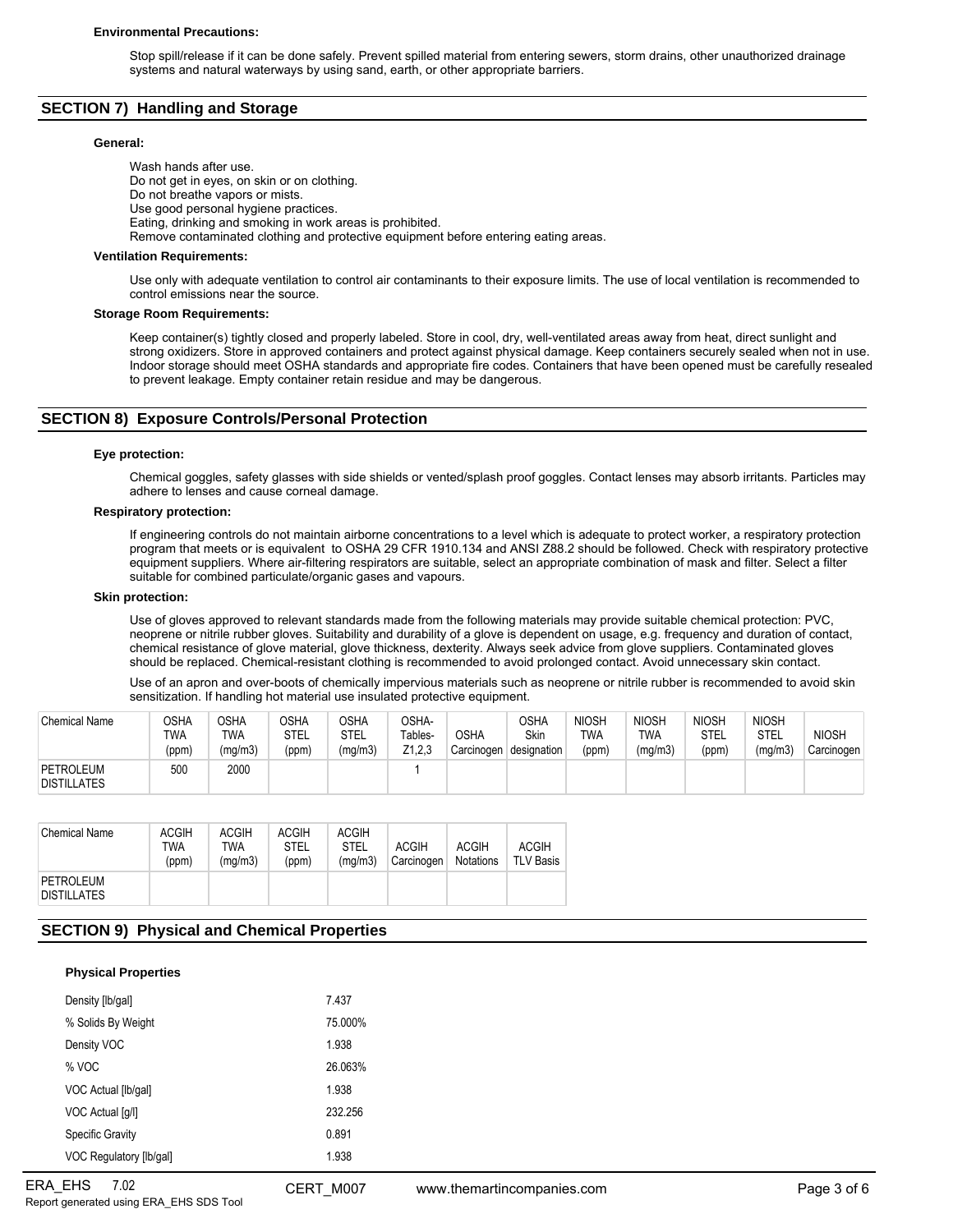| VOC Regulatory [g/l]    | 232.259                         |  |  |  |
|-------------------------|---------------------------------|--|--|--|
| Appearance              | Amber, clear fluid              |  |  |  |
| Odor Threshold          | N.A.                            |  |  |  |
| Odor Description        | Mild petroleum hydrocarbon odor |  |  |  |
| pH                      | N.A.                            |  |  |  |
| <b>Water Solubility</b> | Negligible in water             |  |  |  |
| Flammability            | Flash Point at or above 200 °F  |  |  |  |
| Flash Point Symbol      | N.A.                            |  |  |  |
| Flash Point             | 130°C (266°F)                   |  |  |  |
| Viscosity               | 12.36 cSt at 40°C (104°F)       |  |  |  |
| Lower Explosion Level   | N.A.                            |  |  |  |
| Upper Explosion Level   | N.A.                            |  |  |  |
| Vapor Pressure          | Negligible at STP               |  |  |  |
| Vapor Density           | >1 at STP                       |  |  |  |
| Freezing Point          | N.A.                            |  |  |  |
| <b>Melting Point</b>    | N.A.                            |  |  |  |
| Low Boiling Point       | Expected to be >260°C (500°F)   |  |  |  |
| High Boiling Point      | N.A.                            |  |  |  |
| Auto Ignition Temp      | N.A.                            |  |  |  |
| Decomposition Pt        | N.A.                            |  |  |  |
| <b>Evaporation Rate</b> | Negligible at STP               |  |  |  |
| Coefficient Water/Oil   | N.A.                            |  |  |  |
|                         |                                 |  |  |  |

# **SECTION 10) Stability and Reactivity**

# **Stability:**

Stable

# **Hazardous Polymerization:**

Will not occur.

### **Incompatible Materials:**

Avoid contact with acids and oxidizing materials.

### **Conditions to Avoid:**

Avoid direct sunlight, extremes of temperatures and contact with incompatible materials.

Avoid high temperatures and product contamination.

# **Hazardous Decomposition Products:**

Smoke, carbon monoxide and dioxide and other aldehydes of incomplete combustion. Oxides of C,N and S. Hydrogen sulfide and alkyl mercaptans and other sulfides may be released.

# **SECTION 11) Toxicological Information**

# **Carcinogenicity:**

No data available.

### **Reproductive Toxicity:**

No data available.

#### **Germ Cell Mutagenicity:**

No data available.

### **Skin Corrosion/Irritation:**

May cause mild irritation of the skin.

# **Aspiration Hazard:**

Aspiration into the lungs when swallowed or vomited may cause chemical pneumonitis which can be fatal.

# **Specific Target Organ Toxicity - Single Exposure:**

No data available.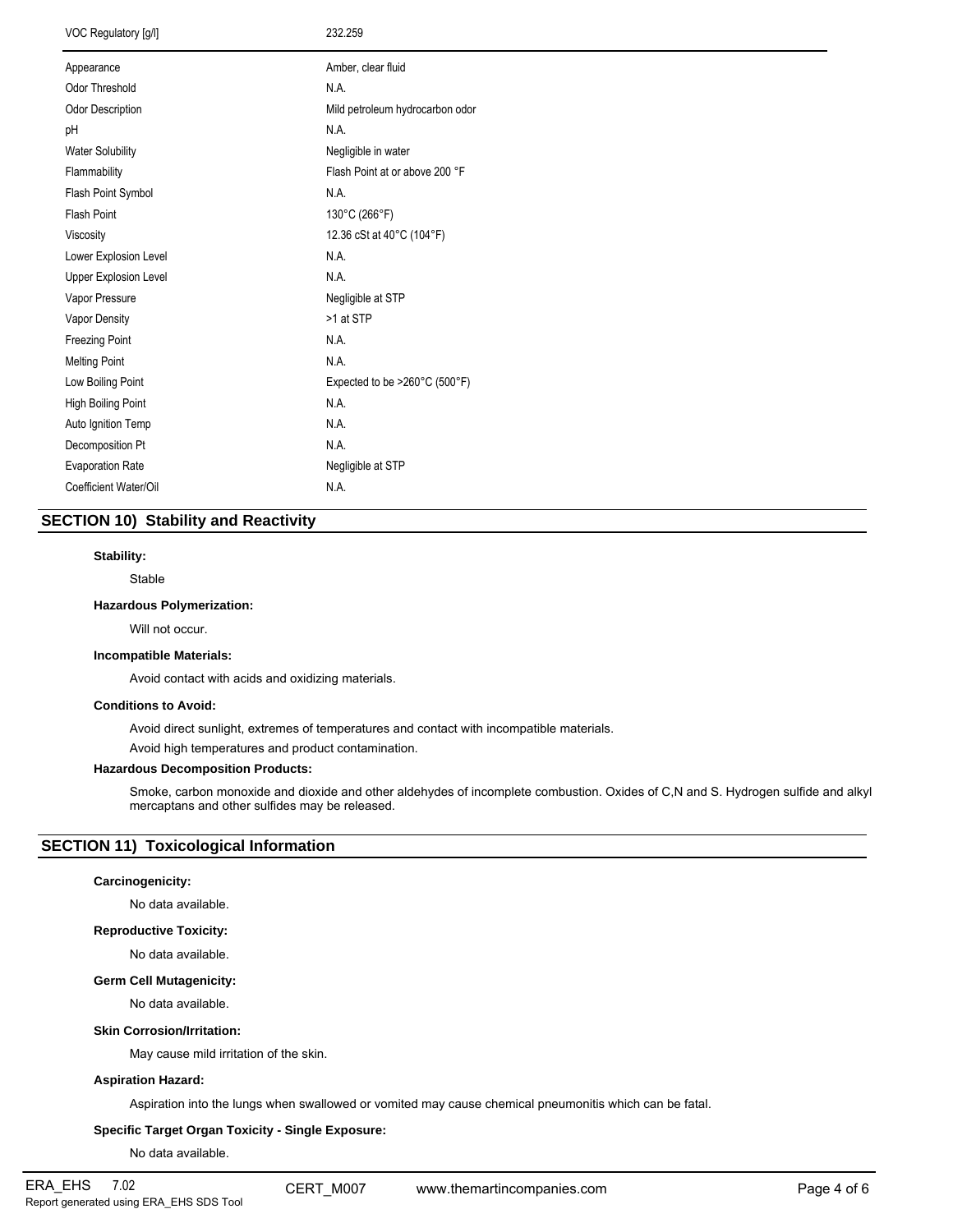# **Specific Target Organ Toxicity - Repeated Exposure:**

No data available.

### **Serious Eye Damage/Irritation:**

Can be slightly irritating to eyes.

# **Respiratory or Skin Sensitization:**

Prolonged or repeated contact may make skin more sensitive to other skin sensitizers.

Hot vapors may cause respiratory irritation.

# **Acute Toxicity:**

If inhalation : Overexposure by inhalation of hot material may cause nonspecific discomfort, such as nausea, headache or weakness. Caution should be taken to prevent forming aerosol or misting of this product without proper respiratory protection.

# **SECTION 12) Ecological Information**

### **Toxicity:**

This material may be toxic to aquatic organisms and should be kept out of sewage and drainage systems and all bodies of water.

### **Persistence and Degradability:**

No data available.

### **Other Adverse Effects:**

No data available.

# **SECTION 13) Disposal Considerations**

# **Waste Disposal:**

Under RCRA it is the responsibility of the user of the product to determine at the time of disposal whether the product meets RCRA criteria for hazardous waste. Waste management should be in full compliance with federal, state and local laws.

Empty Containers retain product residue which may exhibit hazards of material, therefore do not pressurize, cut, glaze, weld or use for any other purposes. Return drums to reclamation centers for proper cleaning and reuse.

# **SECTION 14) Transport Information**

### **U.S. DOT Information:**

Bulk Shipping Description: Does not apply to bulk oil shipping.

Non-Bulk Shipping Description: Does not apply to non-bulk oil shipping.

Identification Number: Not applicable.

Hazard Classification: Not applicable.

Other: See 49 CFR for additional requirements for descriptions, allowed modes of transport and packaging. For more information concerning spills during transport, consult latest DOT Emergency Response Guidebook for Hazardous Materials Incidents, DOT P 5800.3.

# **IMDG Information:**

This material is not classified as dangerous under IMDG regulations.

### **IATA Information:**

This material is not classified as dangerous under IATA regulations.

# **SECTION 15) Regulatory Information**

| CAS          | Chemical Name         | <sup>↓</sup> % By Weight | <b>Regulation List</b>                     |
|--------------|-----------------------|--------------------------|--------------------------------------------|
| 0064741-85-1 | PETROLEUM DISTILLATES |                          | 21% - 29% DSL, SARA312, TSCA, TX ESL, OSHA |